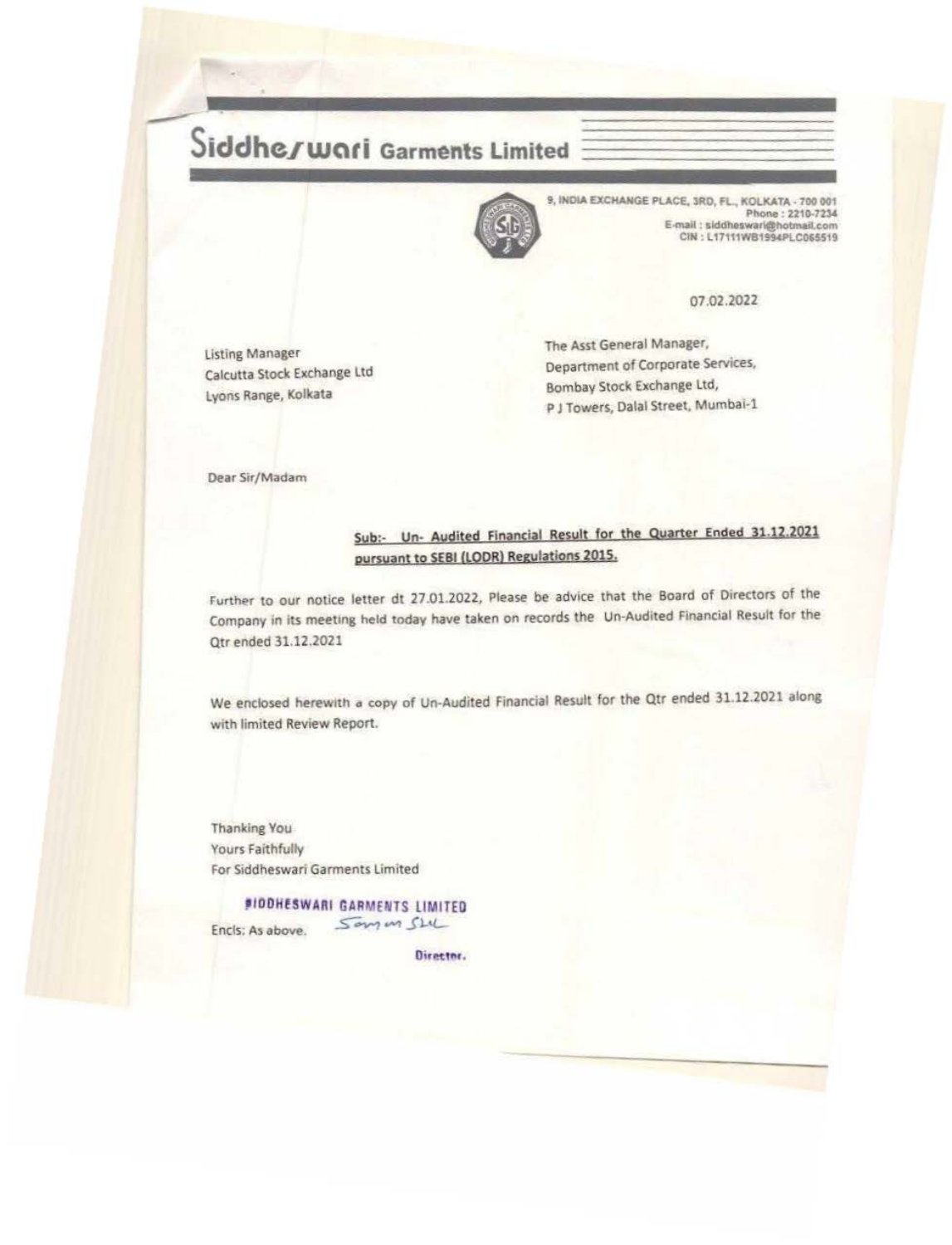Ph.: 2243 3084, Mob.: 98300 88877

**R. K. BAJAJ** & CO.

40/5, Strand Road, Kolkata -700 001 E-mail : ca.rameshbajaj@gmall.com

CHARTERED ACCOUNTANTS

Independent Auditor's Review Report on the Quarterly Unaudited Standalone Financial Results of the Company Pursuant to the Regulations 33 of the SEBI (LOOR) Regulations, 2015, as amended.

Review Report to The Board of Directors Siddheswarl Garments Umited

We have reviewed the accompanying statement of unaudited financial results of SIDDHESWARI GARMENTS LIMITED ("the Company"), for the Quarter ended  $31<sup>st</sup>$  December, 2021, & year to date from 1st April 202f to 31st December 2021 being submitted by the Company pursuant to requirement of Regulation 33 of the SEBI (Listing Obligations and Dlsdosure Requirements) Regulations, 2015, as amended (The "Usting Regulations").

This statement is the responsibility of the Company's management and has been approved by the Board of Directors which has been prepared in accordance with the recognition and measurement principles led down in the Indian Accounting Standard 34 "Interim Financial Reporting" (lnd AS 34) prescribed under Section 133 of Companies Act, 2013 read with relevant Rules issued thereunder and other accounting principles generally accepted in India. Our responsibility is to issue a report on these finandal statements on our review.

We conducted our review in accordance with the Standard on Review Engagement (SRE) 2410, "Review of Interim Financial Information Performed by the Independent Auditor of the Entity",lssued by the Institute of Chartered Accountants of India This standard requires that we plan and perform the review to obtain moderate assurance as to whether the financial statements are free of material misstatement. A review is limited primarily to inquire of company personnel and an analytical procedure applied to financial data and thus provides less assurance than an audit. We have not performed an audit and accordingly, we do not express an audit opinion.

Based on our review conducted, nothing has come to our notice, that causes us to believe that the accompanying statement of an un-audited financial results prepared in accordance with Indian Accounting Standards as specified under Section 133 of the Companies Act, 2013, as amended, read with Rule issued there under and other accounting principles generally accepted in India, has not disclosed the information required to be disclosed in terms of Regulation 33 of the of the 5EBI (Listing Obligations and Disclosure Requirements) Regulations, 2015, including the matter in which it is to be disclosed, or that it contains any material misstatement.

For R K BAJAJ & CO Chartered Accountants Firm's Reg. No. 314140E

R K Bajaj Proprietor Membership No. 051715 UDIN: 22051715 ARUM XE8564 Place: Kolkata Dated: the  $7^{74}$  day of  $7^{96}$ . 2022

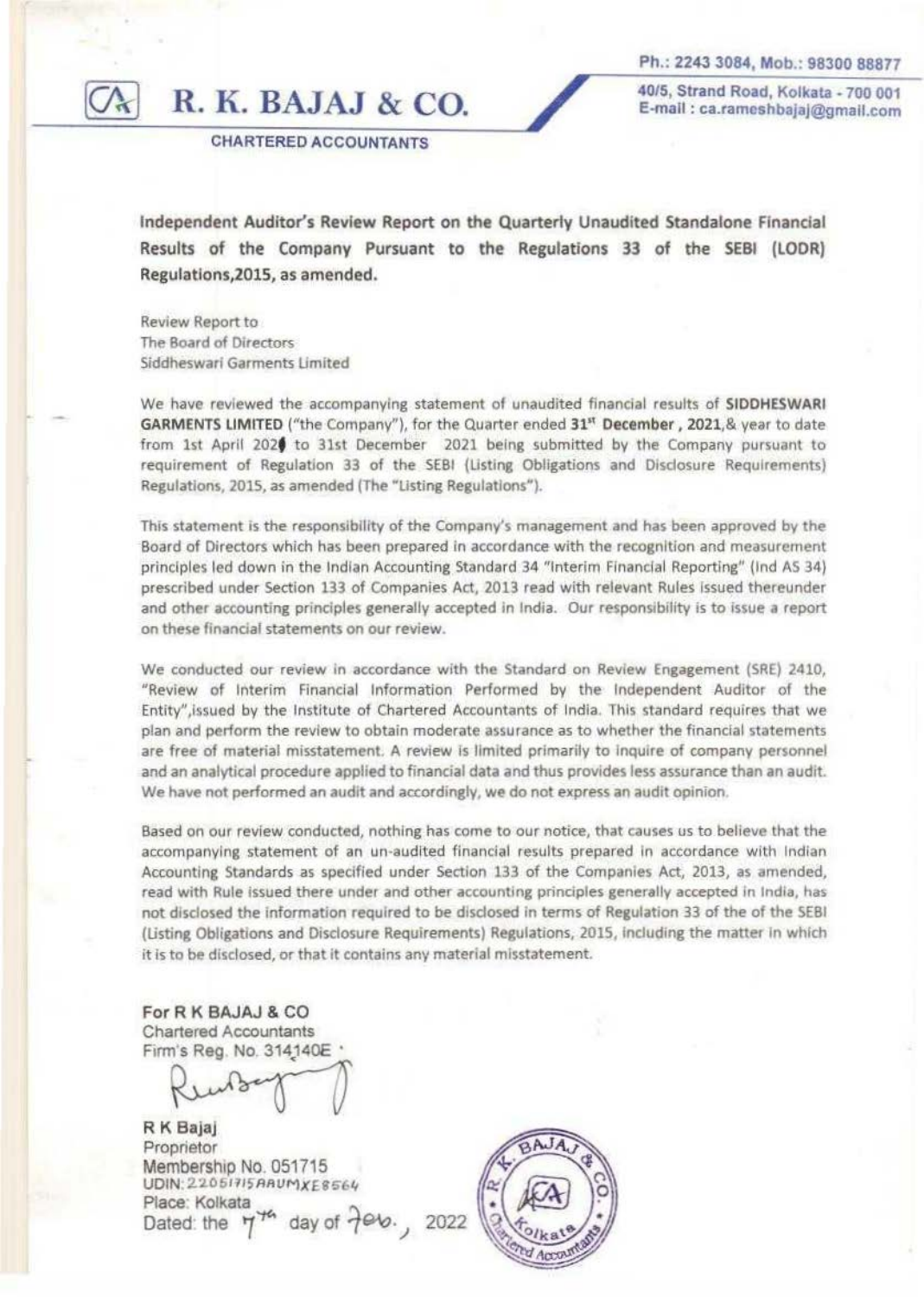## SIDDHESWARI GARMENTS LIMITED

Regd Address: 9, India Exchange Place. 3rd Floor

Kolksta-700 001

CIN: - L17111WB1994PLC065519

|            | Statement of Unaudited Financial Results for the quarter and Nine months ended 31 December 2021 |                                                                                     |                      | Quarter ended (Reviewed) |            | 9 months        |                | Year ended |
|------------|-------------------------------------------------------------------------------------------------|-------------------------------------------------------------------------------------|----------------------|--------------------------|------------|-----------------|----------------|------------|
| Sr.<br>No. | <b>Particulars</b>                                                                              |                                                                                     |                      |                          |            | ended(Reviewed) |                | (Audited)  |
|            |                                                                                                 |                                                                                     | 31.12.2021           | 30.09.2021               | 31.12.2020 | 31.12.2021      | 31.12.2020     | 31.03.2021 |
| 1.         | Income                                                                                          |                                                                                     |                      |                          |            |                 |                |            |
|            | (a)                                                                                             | Revenue from Operations                                                             | ٠                    | $\frac{1}{2}$            | ÷          | ¥               |                |            |
|            | (b)                                                                                             | Other Income                                                                        | 7.05                 | 7.05                     | 7.35       | 21.15           | 22.05          | 30.25      |
|            | <b>Total Income</b>                                                                             |                                                                                     | 7.05                 | 7.05                     | 7.35       | 21.15           | 22.05          | 30.25      |
| 2.         | <b>Expenses</b>                                                                                 |                                                                                     |                      |                          |            |                 |                |            |
|            | (A)                                                                                             | Cost of raw materials consumed                                                      | ÷.                   |                          | ×          | $\sim$          | $\sim$         |            |
|            | (b)                                                                                             | Purchases of stock-in-trade                                                         |                      |                          | $\sim$     | ×               | ÷.             |            |
|            | (c)                                                                                             | Change in inventories of finished<br>goods, stock-in-trade and work-in-<br>progress | ٠                    | ٠                        | $\sim$     | ×               | $\alpha$       | ۰          |
|            | (d)                                                                                             | Excise duty and Cess                                                                |                      | ۰                        |            |                 | $\bar{\alpha}$ | ä          |
|            |                                                                                                 |                                                                                     | $\alpha$             |                          |            | ÷               |                |            |
|            | (e)                                                                                             | Employee benefits expense                                                           | 3.08                 | 2.42                     | 2.27       | 7.62            | 6.95           | 9.03       |
|            | (f)                                                                                             | Finance costs (net)                                                                 | $\sim$               | $\sim$                   | z          | ÷               | $\sim$         | $\equiv$   |
|            | (点)                                                                                             | Depreciation and amortisation expenses                                              | 0.38                 | 0.38                     | 0.38       | 1.14            | 1.14           | 1.52       |
|            | (h)                                                                                             | Other expenses                                                                      | 1.93                 | 2.24                     | 1.00       | 8.28            | 6.96           | 8.87       |
|            | <b>Total Expenses</b>                                                                           |                                                                                     | 5.39                 | 5.04                     | 3.65       | 17.04           | 15.05          | 19.42      |
| з.         |                                                                                                 | Profit before exceptional items and tax (1-2)                                       | 1.66                 | 2.01                     | 3.70       | 4.11            | 7.00           | 10.83      |
| 4.         | Exceptional items                                                                               |                                                                                     |                      |                          |            |                 |                |            |
| 5.         |                                                                                                 | Profit before tax (3+4)                                                             | 1.66                 | 2.01                     | 3,70       | 4.11            | 7,00           | 10.83      |
| 6.         | Tax expense:                                                                                    |                                                                                     |                      |                          |            |                 |                |            |
|            | (i)                                                                                             | Current tax                                                                         | 0.53                 | 0,60                     |            | 134             | ÷              | 3.21       |
|            | (iii)                                                                                           | Deferred tax                                                                        | $\scriptstyle\rm{m}$ | ٠                        | ٠          | $\sim$          | z              | (0.35)     |
|            | (ii)                                                                                            | Tax for earlier years                                                               |                      |                          | ٠          | z               | ×              | 3.11       |
|            | Total tax expense                                                                               |                                                                                     | 0.53                 | 0.60                     | $\sim$     | 1.34            | ÷              | 5.97       |
| 7,         |                                                                                                 | Net Profit for the period (5-6)                                                     | 1.13                 | 1.41                     | 3.70       | 2.77            | 7.90           | 4.86       |
| 8.         |                                                                                                 | <b>Other Comprehensive Income</b>                                                   |                      |                          |            |                 |                |            |
|            |                                                                                                 | (i) Items that will not be reclassified<br>subsequently to profit or loss           | 209.46               | (1.33)                   | 0.34       | 208.41          | 225.72         | 225.90     |
|            | $\langle \text{II} \rangle$                                                                     | Items that will be reclassified<br>subsequently to profit or loss.                  |                      |                          |            |                 |                |            |
|            |                                                                                                 | <b>Total Other Comprehensive Income</b>                                             | 209.46               | (1.33)                   | 0.34       | 208.41          | 225.72         | 225.90     |
| 9.         |                                                                                                 | <b>Total Comprehensive Income for the period</b>                                    | 210.59               | 0.08                     | 4.04       | 211.18          | 232.72         | 230.76     |
| 10.        | Paid-up Equity Share Capital (Face value per share 10                                           |                                                                                     | 330.99               | 330.99                   | 330.99     | 330.99          | 330.99         | 330.99     |
| 11.        |                                                                                                 | Earnings per equity share (of ' 10 each) (not annualised)                           |                      |                          |            |                 |                |            |
|            |                                                                                                 |                                                                                     |                      | 0.04                     | 0.11       | 0.08            | 0.21           | $0.15 -$   |
|            | (a)                                                                                             | Basic                                                                               | 0.03<br>0.03         | 0.04                     | 0.11       | 0.08            | 0.21           | 0:15       |